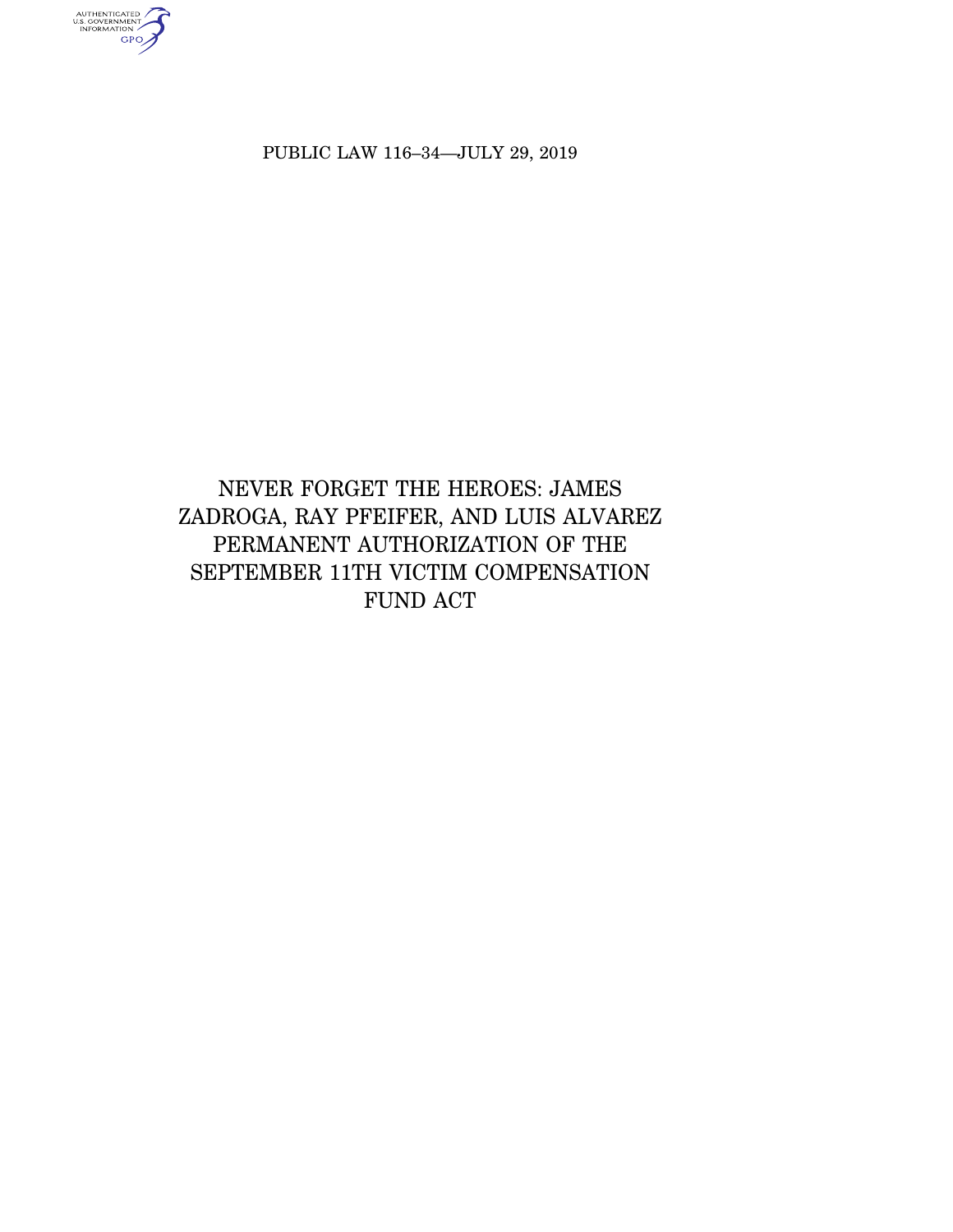# Public Law 116–34 116th Congress

# An Act

July 29, 2019

[H.R. 1327]

To extend authorization for the September 11th Victim Compensation Fund of 2001 through fiscal year 2092, and for other purposes.

*Be it enacted by the Senate and House of Representatives of the United States of America in Congress assembled,* 

## **SECTION 1. SHORT TITLE.**

This Act may be cited as the ''Never Forget the Heroes: James Zadroga, Ray Pfeifer, and Luis Alvarez Permanent Authorization of the September 11th Victim Compensation Fund Act''.

#### **SEC. 2. SEPTEMBER 11TH VICTIM COMPENSATION FUND OF 2001.**

(a) AUTHORIZATION AND FUNDING.—Section 410 of the Air Transportation Safety and System Stabilization Act (49 U.S.C. 40101 note) is amended—

(1) in subsection (c), by striking " $$4,600,000,000"$  and all that follows through ''expended'' and inserting ''such sums as may be necessary for fiscal year 2019 and each fiscal year thereafter through fiscal year 2092, to remain available until expended''; and

(2) in subsection (e), by striking ''Upon completion of all payments under this title'' and inserting ''On October 1, 2092, or at such time thereafter as all funds are expended''.

(b) EXTENSION OF LIMITATION ON CLAIM FILING.—Section 405(a)(3)(B) of the Air Transportation Safety and System Stabilization Act (40 U.S.C. 401010 note) is amended by striking ''the date that is 5 years after the date of enactment of the James Zadroga 9/11 Victim Compensation Fund Reauthorization Act'' and inserting ''October 1, 2090''.

(c) COMPENSATION REDUCED BY SPECIAL MASTER DUE TO LACK OF FUNDING.—Section 406(d)(2) of the Air Transportation Safety and System Stabilization Act (49 U.S.C. 40101 note) is amended by adding at the end the following:

> ''(D) COMPENSATION REDUCED BY SPECIAL MASTER DUE TO INSUFFICIENT FUNDING.—

''(i) IN GENERAL.—In any claim in Group B as described in section  $405(a)(3)(C)(iii)$  in which, prior to the enactment of the Never Forget the Heroes: James Zadroga, Ray Pfeifer, and Luis Alvarez Permanent Authorization of the September 11th Victim Compensation Fund Act, the Special Master had advised the claimant that the amount of compensation has been reduced on the basis of insufficient funding, the Special Master shall, in the first fiscal year beginning after sufficient funding becomes available under such

49 USC 40101 note.

Effective date. Determination.

Never Forget the Heroes: James Zadroga, Ray Pfeifer, and Luis Alvarez Permanent Authorization of the September 11th Victim Compensation Fund Act. 49 USC 40101 note.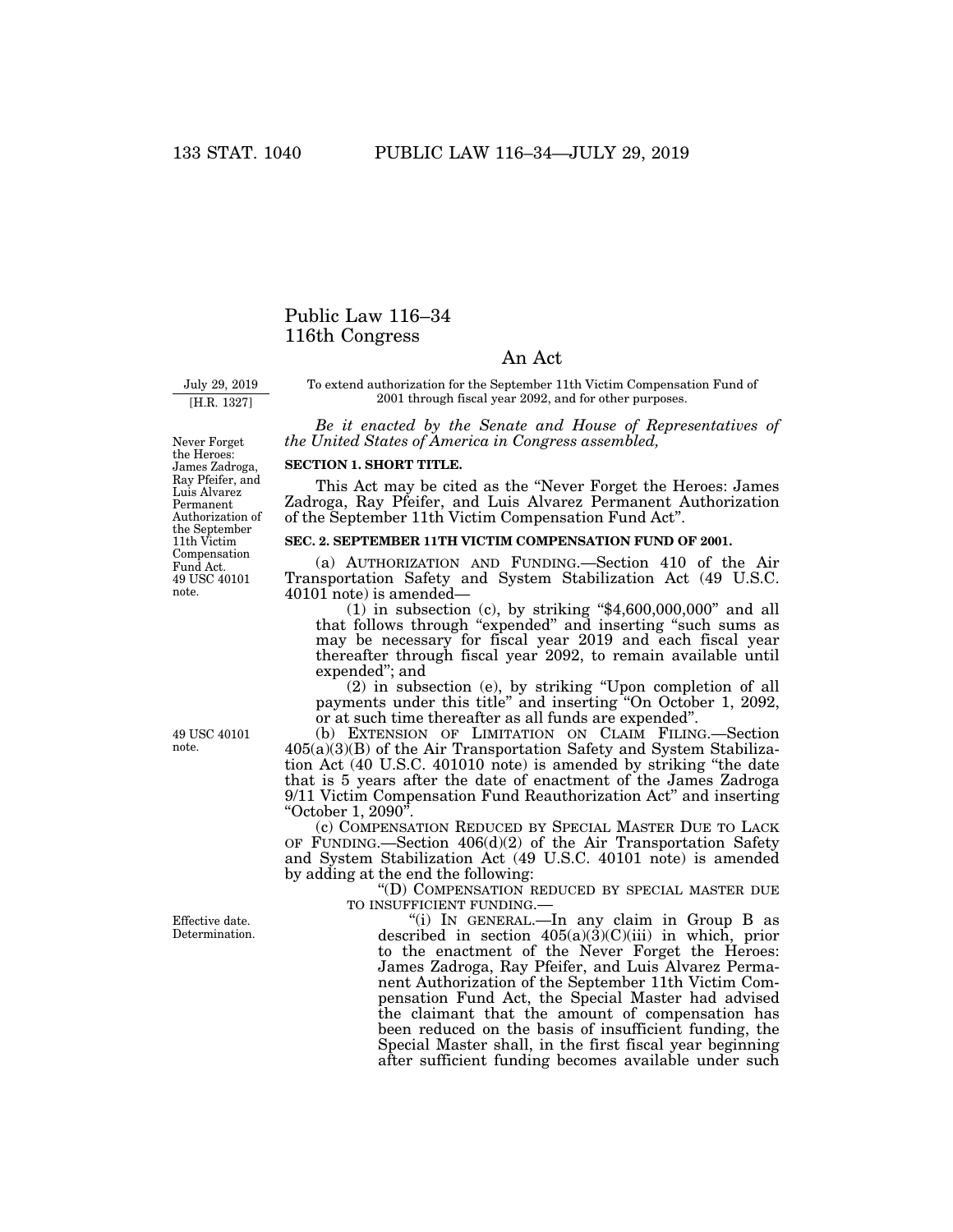Act, pay to the claimant an amount that is, as determined by the Special Master, equal to the difference between—

''(I) the amount the claimant would have been paid under this title if sufficient funding was available to the Special Master at the time the Special Master determined the amount due the claimant under this title; and

''(II) the amount the claimant was paid under this title.

''(ii) DEFINITIONS.—For purposes of this subparagraph:

''(I) INSUFFICIENT FUNDING.—The term 'insufficient funding' means funding—

"(aa) that is available to the Special Master under section 410(c) on the day before the date of enactment of the Never Forget the Heroes: James Zadroga, Ray Pfeifer, and Luis Alvarez Permanent Authorization of the September 11th Victim Compensation Fund Act for purposes of compensating claims in Group B as described in section  $405(a)(3)(C)(iii)$ ; and

''(bb) that the Special Master determines is insufficient for purposes of compensating all such claims and complying with subparagraph (A).

 $\sqrt[\text{H}]{(II)}$  SUFFICIENT FUNDING.—The term 'sufficient funding' means funding—

''(aa) made available to the Special Master for purposes of compensating claims in Group B as described in section  $405(a)(3)(C)(iii)$ through an Act of Congress that is enacted after the date on which the amount of the claim described in clause (i) has been reduced; and

''(bb) that the Special Master determines is sufficient for purposes of compensating all claims in such Group B.''.

(d) LIMITATIONS ON NONECONOMIC LOSS.—Section  $405(b)(7)(A)$ of the of the Air Transportation Safety and System Stabilization Act (49 U.S.C. 40101 note) is amended—

(1) by redesignating clauses (i) and (ii) as subclauses (I) and (II) respectively, and adjusting the margins accordingly;

(2) by striking ''With respect to'' and inserting the following: ''(i) IN GENERAL.—Except as provided in clause

(ii), with respect to''; and

(3) by adding at the end the following:

"(ii) EXCEPTION.—The Special Master may exceed Determination. the applicable limitation in clause (i) for a claim in Group  $\hat{B}$  as described in subsection  $(a)(3)(C)(iii)$  if the Special Master determines that the claim presents special circumstances.''.

(e) ADJUSTMENT OF ANNUAL GROSS INCOME LIMITATION.—Section  $405(b)(7)(B)(ii)$  of the Air Transportation Safety and System Stabilization Act (40 U.S.C. 40101 note) is amended by striking ''\$200,000.'' and inserting ''the annual gross income limitation. The

49 USC 40101 note.